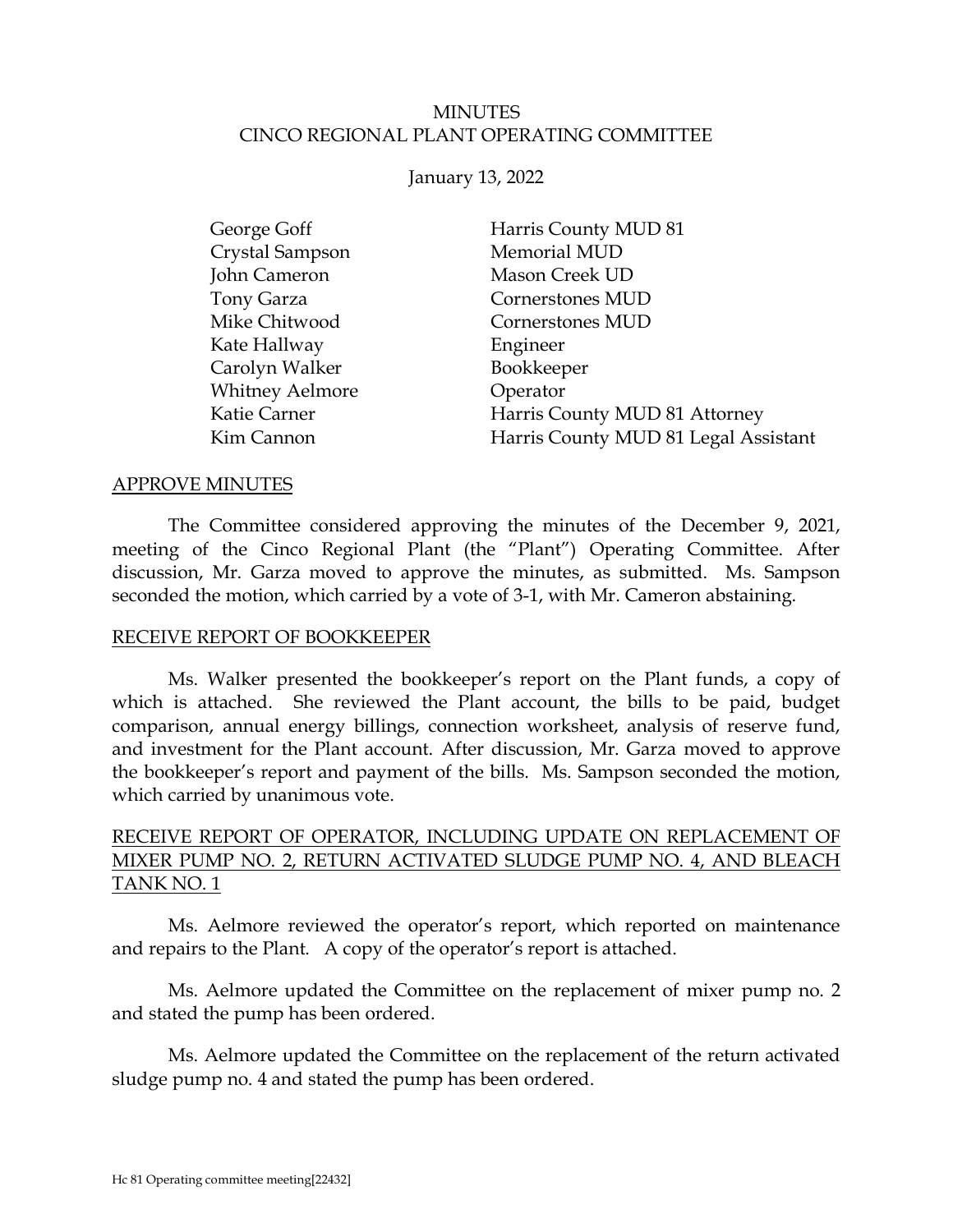Ms. Aelmore updated the Committee on the replacement of bleach tank no. 1 and stated the tank has been ordered.

After review and discussion, Ms. Sampson moved to approve the operator's report. Mr. Garza seconded the motion, which passed unanimously.

### RECEIVE REPORT OF ENGINEER

Ms. Hallaway presented the engineer's report and reported on the wastewater treatment plant flows for each participant. A copy of the engineer's report is attached.

## <span id="page-1-0"></span>PHASE 4 REHABILITATION OF MAIN INFLUENT TRUNK LINE, INCLUDING PAY ESTIMATES, CHANGE ORDERS, SUBSTANTIAL COMPLETION, AND FINAL ACCEPTANCE

Ms. Hallaway updated the Committee on the status of the rehabilitation of the main influent trunk line and stated the contractor mobilized to the site. She requested approval of Pay Estimate No. 1 in the amount of \$13,275.00, payable to T. Gray Utility and Rehab Co.

## CAPITAL IMPROVEMENT PLAN

Ms. Hallaway presented and reviewed an updated project list for Plant Capital Improvement Plan and a break-down of pro-rata shares for the plant participants for the manhole rehabilitation and the sanitary sewer rehabilitation, phases 5 and 7 projects. She requested the Committee members present the proposed 2022 projects to their respective Boards for review and approval.

## CINCO MUNICIPAL UTILITY DISTRICT NO. 1 EFFLUENT REUSE SYSTEM

Ms. Hallaway stated BGE has completed updates to the design for the reuse system. Discussion ensued regarding revisions to the reclaimed water permit and timing for advertising the project.

## WASTEWATER DISCHARGE PERMIT RENEWAL APPLICATION

Ms. Hallaway stated BGE has submitted the application for renewal of the wastewater discharge permit to the Texas Commission on Environmental Quality. She stated the application has been declared administratively complete.

### ADDITIONAL ENGENEERING ITEMS

Ms. Hallaway stated Fisk Electric is in the process of replacing the camera switches and connection for the security cameras to be viewable at the MUD 81 administration building. She stated supply chain issues were delaying delivery of the parts.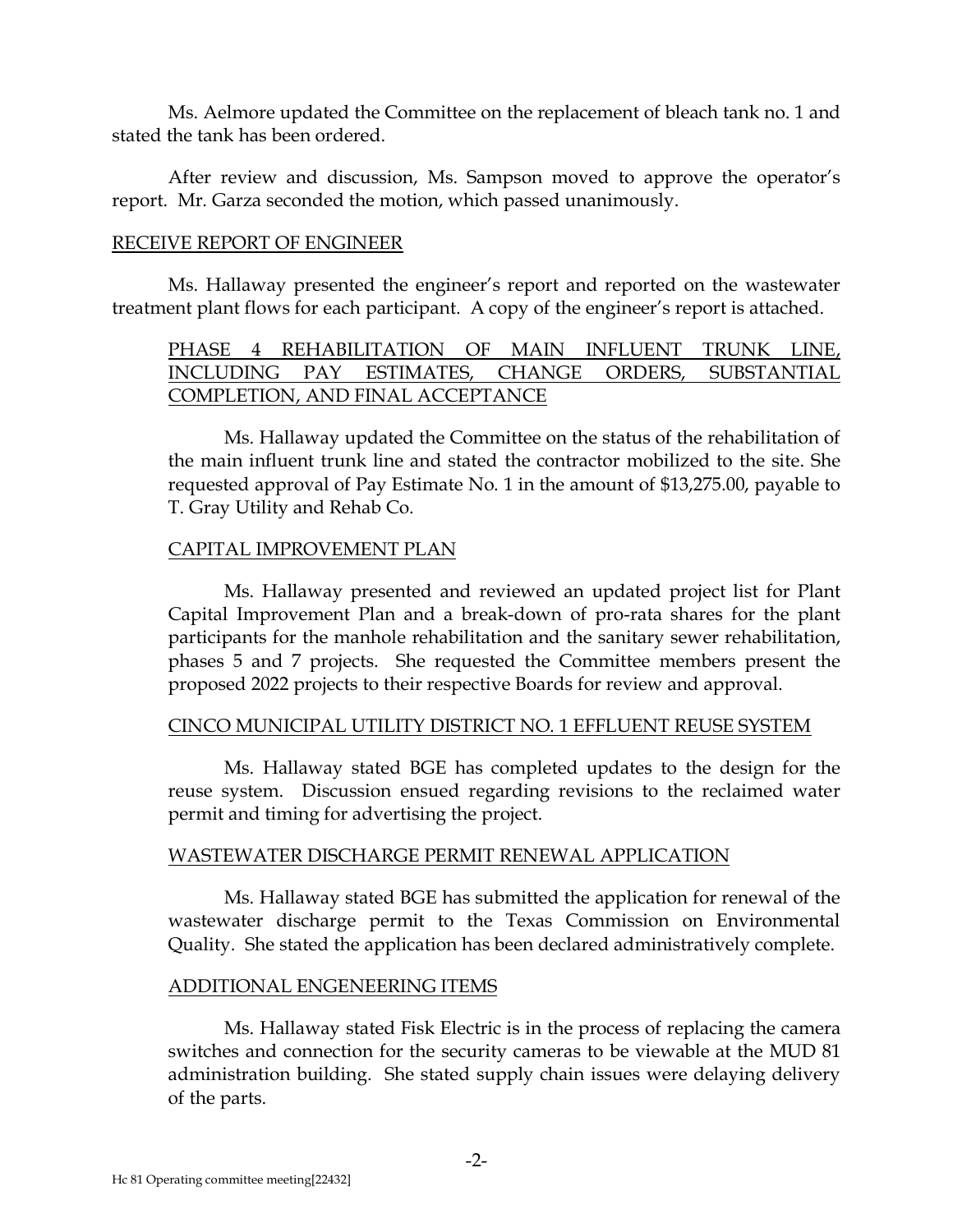Following review and discussion, Ms. Sampson moved to approve the engineer's report and Pay Estimate No. 1 in the amount of \$13,275.00, as recommended. Mr. Garza seconded the motion, which carried by unanimous vote.

There being no further business to come before the Committee, the meeting was adjourned.